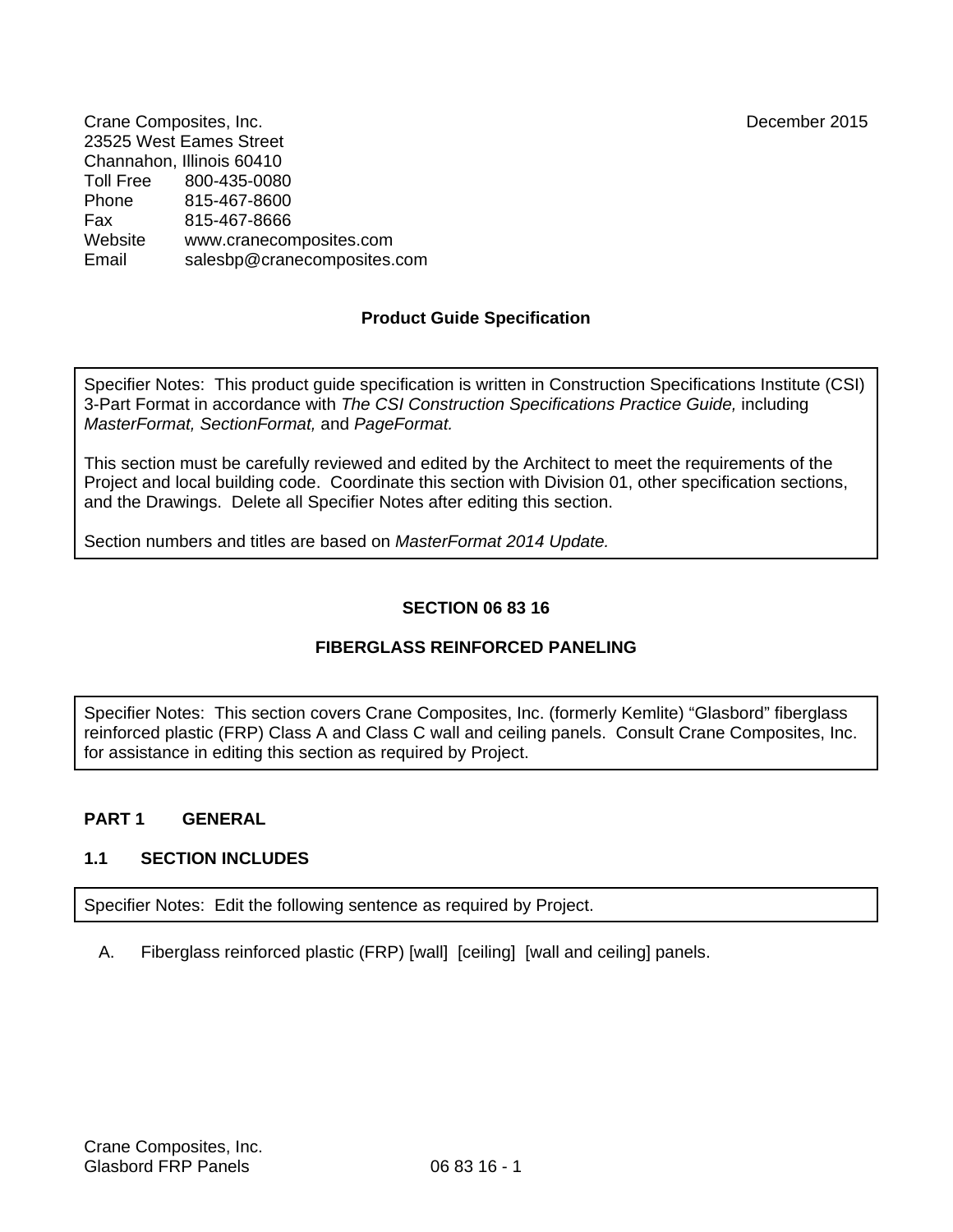## **1.2 RELATED REQUIREMENTS**

Specifier Notes: Edit the following list of related sections as required by Project. Limit the list to sections with specific information that the reader might expect to find in this section, but is specified elsewhere.

A. Section 07 92 00 – Joint Sealants.

## **1.3 REFERENCE STANDARDS**

Specifier Notes: List reference standards used elsewhere in this section, complete with designations and titles.

- A. ASTM International (ASTM) (www.astm.org):
	- 1. ASTM D 2583 Standard Test Method for Indentation Hardness of Rigid Plastics by Means of a Barcol Impressor.
	- 2. ASTM D 5319 Standard Specification for Glass-Fiber Reinforced Polyester Wall and Ceiling Panels.
	- 3. ASTM D 5420 Standard Test Method for Impact Resistance of Flat, Rigid Plastic Specimen by Means of a Striker Impacted by a Falling Weight (Gardner Impact).
	- 4. ASTM E 84 Standard Test Method for Surface Burning Characteristics of Building Materials.

Specifier Notes: Include the following paragraph when FM 4880 approval is required.

- B. FM Global (FM) (www.fmglobal.com):
	- 1. ANSI FM Approval 4880 Class 1 Fire Rating of Insulated Wall or Wall and Roof/Ceiling Panels, Interior Finish Materials or Coatings, and Exterior; Wall Systems.

Specifier Notes: Include the following paragraph when GREENGUARD certification is required.

- C. UL (www.ul.com):
	- 1. UL 2818 GREENGUARD Certification Program For Chemical Emissions For Building Materials, Finishes And Furnishings.

### **1.4 PREINSTALLATION MEETINGS**

Specifier Notes: Edit preinstallation meetings as required by Project. Delete if not required.

- A. Convene preinstallation meeting [1 week] [2 weeks] before start of Work of this Section.
- B. Require attendance of parties directly affecting Work of this Section, including Contractor, Architect, installer, and manufacturer's representative.
- C. Review the Following:
	- 1. Materials.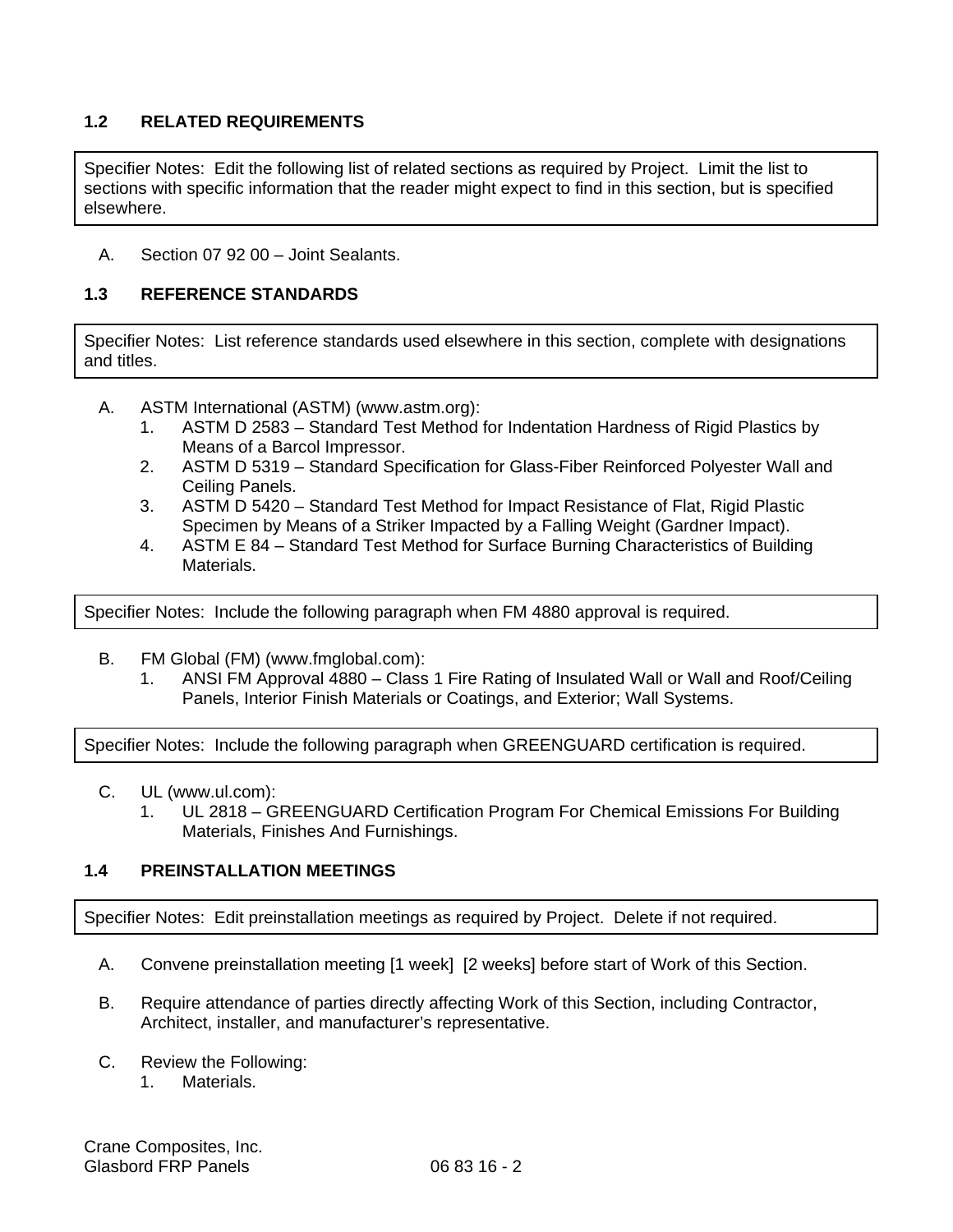- 2. Preparation.
- 3. Installation.

Specifier Notes: Include field quality control if Field Quality Control article is included in Part 3 of this section.

- 4. Field quality control.
- 5. Adjusting.
- 6. Cleaning.
- 7. Protection.
- 8. Coordination with other Work.

## **1.5 ACTION SUBMITTALS**

Specifier Notes: Edit Action Submittals as required by Project. Delete Action Submittals not required.

- A. Comply with Division 01.
- B. Product Data: Submit manufacturer's product data for each type of product required.
- C. Samples: Submit manufacturer's selection and verification samples for finish, colors, patterns, and textures.
	- 1. Submit 2 samples of each type of panel, trim, and fastener.
- D. Certificates: Submit manufacturer's certification that materials comply with specified requirements and are suitable for intended application.
- E. Test and Evaluation Reports: Submit reports showing compliance with specified performance characteristics and physical properties.
- F. Manufacturer's Instructions: Submit manufacturer's installation and storage instructions.

Specifier Notes: Include the following paragraph if compliance with USGBC LEED IEQ 4.1 is required. Crane Composites, Inc. offers its LEED Information Form #6931 for this purpose.

- G. LEED Submittal Documentation:
	- 1. Product Certificates and Laboratory Test Reports: For LEED Credit IEQ 4.1, for adhesives, sealants, and panels, including printed statement of VOC content.

Specifier Notes: Include the following paragraph when GREENGUARD Certification is required.

- H. Environmental Certifications: Submit certificates for GREENGUARD Indoor Air Quality and Children & Schools Certification.
- I. Manufacturer's Project References: Submit manufacturer's list of successfully completed FRP panel projects, including project name and location, name of architect, and type and quantity of FRP panels furnished.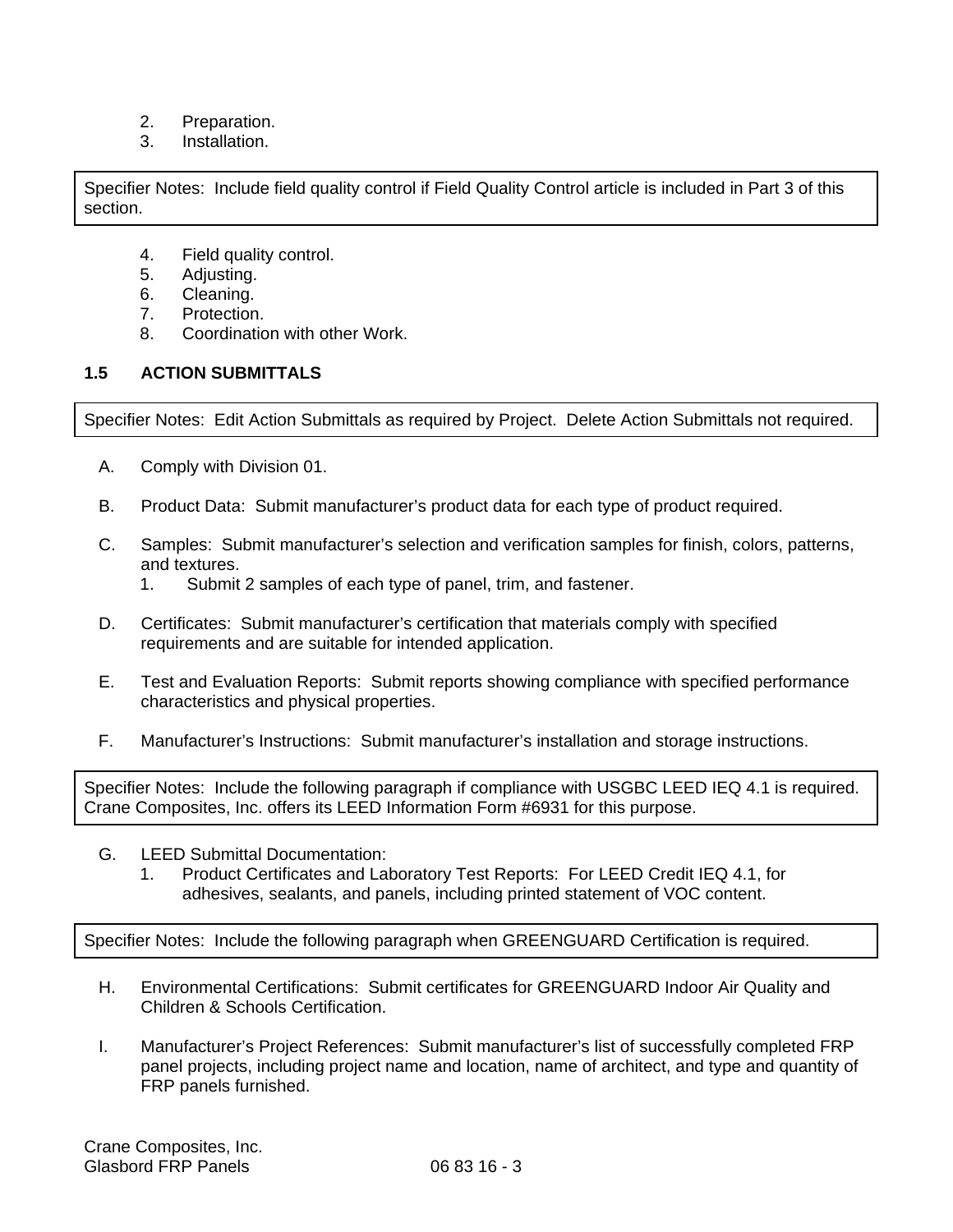J. Installer's Project References: Submit installer's list of successfully completed FRP panel projects, including project name and location, name of architect, and type and quantity of FRP panels installed.

## **1.6 CLOSEOUT SUBMITTALS**

Specifier Notes: Edit Closeout Submittals as required by Project. Delete Closeout Submittals not required.

- A. Comply with Division 01.
- B. Care and Maintenance Instructions: Submit manufacturer's care and maintenance instructions, including cleaning and repairing instructions.
- C. Warranty Documentation: Submit manufacturer's standard warranty.

### **1.7 MAINTENANCE MATERIAL SUBMITTALS**

Specifier Notes: Edit Maintenance Material Submittals as required by Project. Delete Maintenance Material Submittals not required.

- A. Comply with Division 01.
- B. Extra Stock Materials:
	- 1. Deliver to Owner extra stock materials from same production run as products installed.

Specifier Notes: Specify percent of FRP panels to be furnished as extra stock materials.

- 2. Quantity: Furnish quantity of FRP panels equal to \_\_\_\_\_\_\_\_ percent of amount installed.
- 3. Delivery, Storage, and Protection:
	- a. Comply with Owner's requirements for delivery, storage, and protection of extra stock materials.
	- b. Package extra stock materials with protective covering and include labels clearly identifying product name and manufacturer.

# **1.8 QUALITY ASSURANCE**

- A. Manufacturer's Qualifications: Manufacturer regularly engaged, for a minimum of 10 years, in the manufacturing of FRP panels of similar type to that specified.
- B. Installer's Qualifications:
	- 1. Installer regularly engaged, for a minimum of 5 years, in installation of FRP panels of similar type to that specified.
	- 2. Employ persons trained for installation of FRP panels.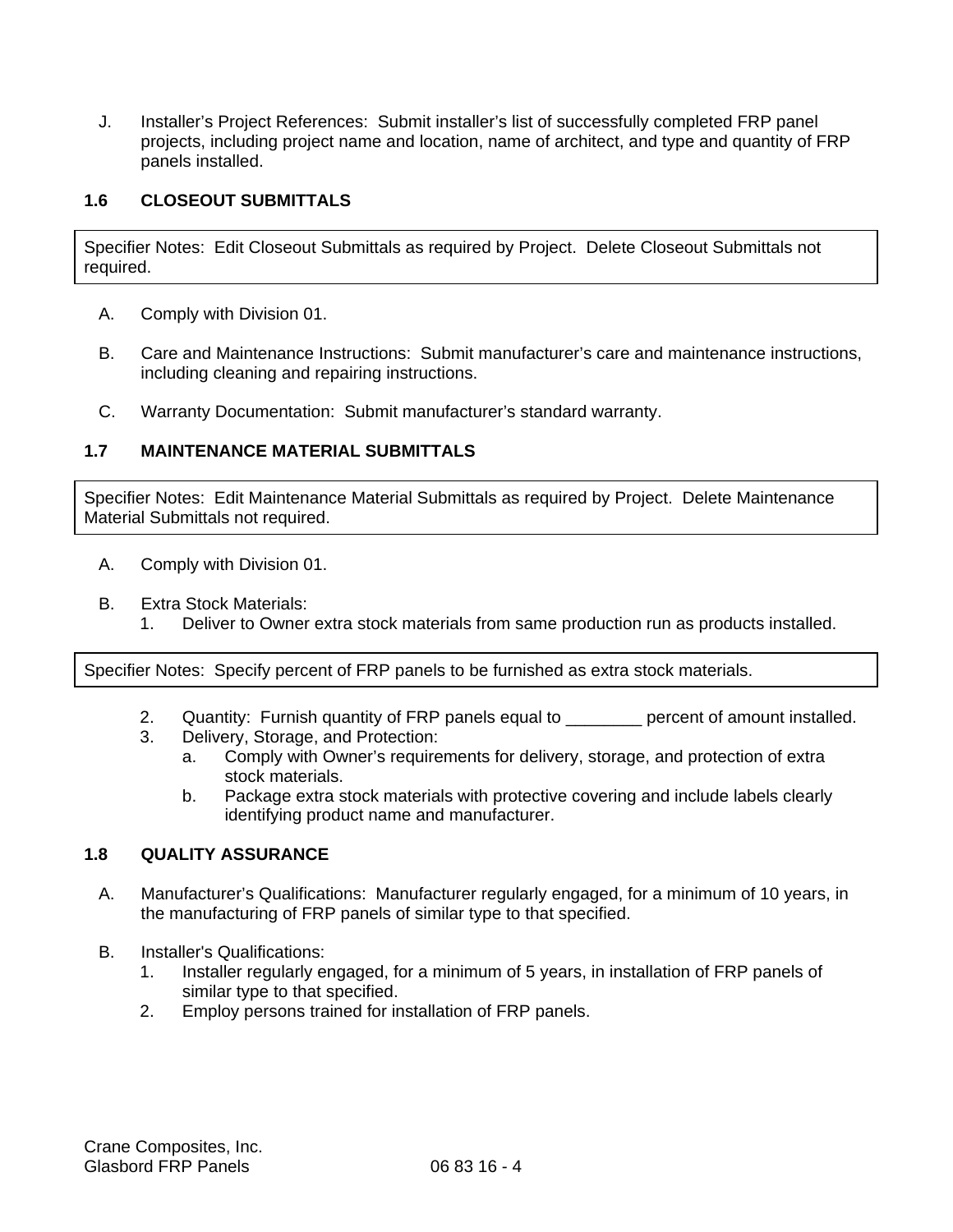Specifier Notes: Edit the following paragraph as required by Project. Delete if not required.

- C. Surface-Burning Characteristics: Determined by testing identical products according to ASTM E 84 by a testing agency acceptable to authorities having jurisdiction.
	- 1. Flame-Spread Index: [25 (Class A)] [200 (Class C)] [ [Class C)] [ Requal to or less.
	- 2. Smoke-Developed Index: [450] [\_\_\_\_\_\_\_\_\_\_\_\_], equal to or less.

Specifier Notes: Include the following paragraph when FM approval and Crane Composites Class A "Glasbord FX" are required.

D. FM Approved: Crane Composites "Glasbord FXE".

Specifier Notes: Include the following paragraph when USDA approval is required.

E. Meets USDA/FSIS requirements.

Specifier Notes: Crane Composites, Inc. FRP panels have earned GREENGUARD Certification. Include the following paragraph when GREENGUARD certification is required.

F. Environmental Certification: GREENGUARD Certification UL 2818.

Specifier Notes: Specify mock-ups as required by Project. Delete if not required.

- G. Mock-ups:
	- 1. Install at Project site a mock-up using acceptable products and manufacturer-approved installation methods.
	- 2. Construct mock-up at location determined by Architect.
	- 3. Obtain Architect approval and acceptance of finish, color, texture, pattern, trim, fasteners, and quality of installation.

Specifier Notes: Specify mock-up size.

- 
- 4. Mock-Up Size: \_<br>5. Maintain mock-ur Maintain mock-up during construction for quality comparison.
- 6. Remove mock-up when no longer required.
- 7. Mock-up may be incorporated into final construction upon Architect approval.

### **1.9 DELIVERY, STORAGE, AND HANDLING**

- A. Delivery Requirements: Deliver materials to site in manufacturer's original, unopened containers and packaging, with labels clearly identifying product name and manufacturer.
- B. Storage and Handling Requirements:
	- 1. Store and handle materials in accordance with manufacturer's instructions.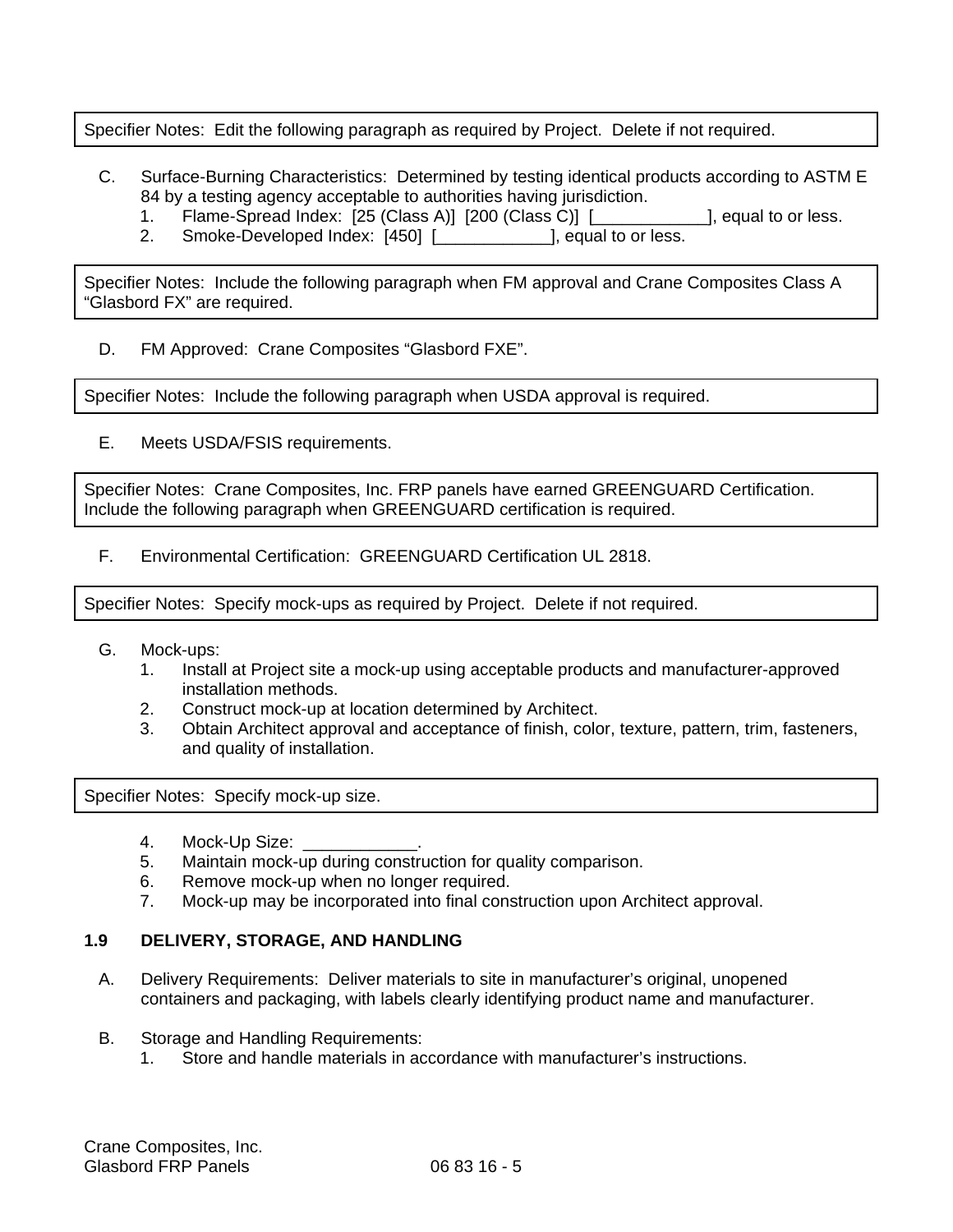- 2. Keep materials in manufacturer's original, unopened containers and packaging until installation.
- 3. Store materials in clean, dry area indoors at temperature and humidity conditions in accordance with manufacturer's instructions.
- 4. Store materials on flat, level surface, raised above floor, with adequate support to prevent sagging.
- 5. Store materials out of direct sunlight.
- 6. Protect materials and finish during storage, handling, and installation to prevent damage.

## **1.10 AMBIENT CONDITIONS**

- A. Do Not Begin Installation Until:
	- 1. Building is enclosed.
	- 2. Permanent heating and cooling equipment is in operation.
	- 3. Residual moisture from plaster, concrete, or terrazzo has dissipated.
- B. During installation and within 48 hours before installation, maintain ambient temperature and relative humidity within limits required by type of FRP panel adhesive used and adhesive manufacturer's instructions.

Specifier Notes: Coordinate Warranty article with Conditions of the Contract and Division 01.

### **1.11 WARRANTY**

- A. Warranty Period: 1 year from date of purchase.
- B. Limited Warranty Period: Prorated years 2 to 10 from date of purchase.

## **PART 2 PRODUCTS**

### **2.1 MANUFACTURERS**

A. Manufacturer: Crane Composites, Inc. (formerly Kemlite) 23525 West Eames Street, Channahon, Illinois 60410. Toll Free 800-435-0080. Phone 815-467-8600. Fax 815-467-8666. Website www.cranecomposites.com. Email salesbp@cranecomposites.com.

Specifier Notes: Specify if substitutions will be permitted.

- B. Substitutions: [Not permitted] [Comply with Division 01].
- C. Single Source: Provide FRP panels and accessories from single manufacturer.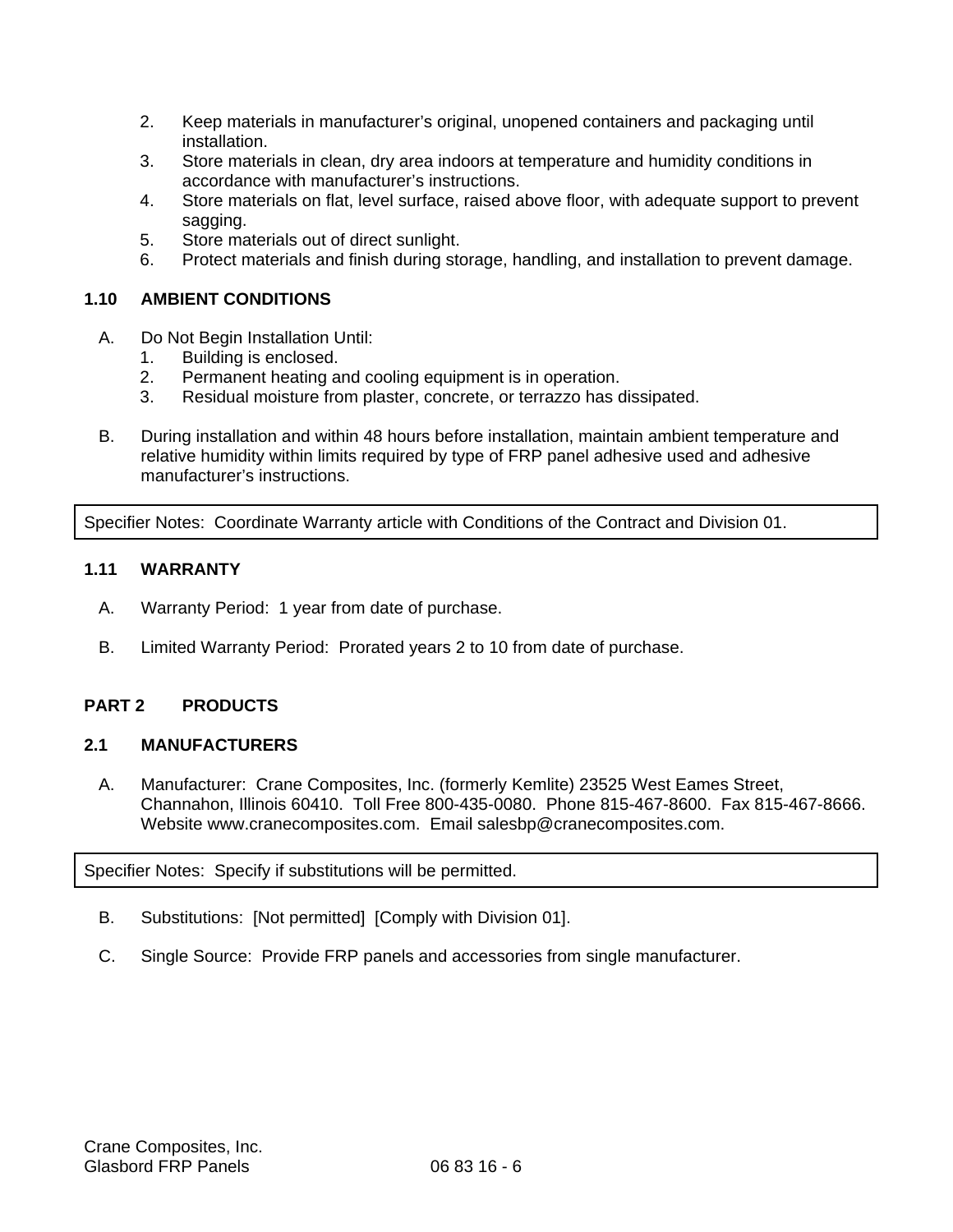## **2.2 FRP PANELS**

Specifier Notes: Specify "Glasbord" FRP panels as required by Project. Delete panels not required.

- A. Fiberglass Reinforced Plastic (FRP) Panels: Crane Composites FM Approved "Glasbord FXE".
	- 1. Class A.
	- 2. Use: Walls and ceilings.
	- 3. Surface Finish: Pebbled embossed texture.
	- 4. Scratch Resistance, ASTM D 2583, Barcol Hardness: 55.
	- 5. Abrasion Resistance, Taber Abrasion Test, CS-17 abrasive wheels with 1,000 g weight: Weight loss after 25 cycles of no more than 0.038 percent.
	- 6. Impact Strength, ASTM D 5420: 11.0 in-lbs (0.58 J), showing no visible damage on finish side.
- B. Fiberglass Reinforced Plastic (FRP) Panels: Crane Composites "Glasbord FX".
	- 1. Class A.
	- 2. Use: Walls and ceilings.
	- 3. Surface Finish: Pebbled embossed texture.
	- 4. Scratch Resistance, ASTM D 2583, Barcol Hardness: 40.
	- 5. Abrasion Resistance, Taber Abrasion Test, CS-17 abrasive wheels with 1,000 g weight: Weight loss after 25 cycles of no more than 0.038 percent.
	- 6. Impact Strength, ASTM D 5420: 45 in-lbs (5.1 J), showing no visible damage on finish side.
- C. Fiberglass Reinforced Plastic (FRP) Panels: Crane Composites FM Approved "Glasbord Smooth Finish FSFM".
	- 1. Class A.
	- 2. Use: Walls.
	- 3. Surface Finish: Smooth.
	- 4. Scratch Resistance, ASTM D 2583, Barcol Hardness: 55.
	- 5. Abrasion Resistance, Taber Abrasion Test, CS-17 abrasive wheels with 1,000 g weight: Weight loss after 25 cycles of no more than 0.038 percent.
	- 6. Impact Strength, ASTM D 5420: 11.0 in-lbs (0.58 J), showing no visible damage on finish side.
- D. Fiberglass Reinforced Plastic (FRP) Panels: Crane Composites "Glasbord FSI".
	- 1. Class A.
	- 2. Use: Walls and ceilings.
	- 3. Surface Finish: Smooth.
	- 4. Scratch Resistance, ASTM D 2583, Barcol Hardness: 50.
	- 5. Abrasion Resistance, Taber Abrasion Test, CS-17 abrasive wheels with 1,000 g weight: Weight loss after 25 cycles of no more than 0.038 percent.
	- 6. Impact Strength, ASTM D 5420: 11 in-lbs (0.59 J), showing no visible damage on finish side.
- E. Fiberglass Reinforced Plastic (FRP) Panels: Crane Composites "Glasbord PIF".
	- 1. Class C.
	- 2. Use: Walls.
	- 3. Surface Finish: Pebbled embossed texture.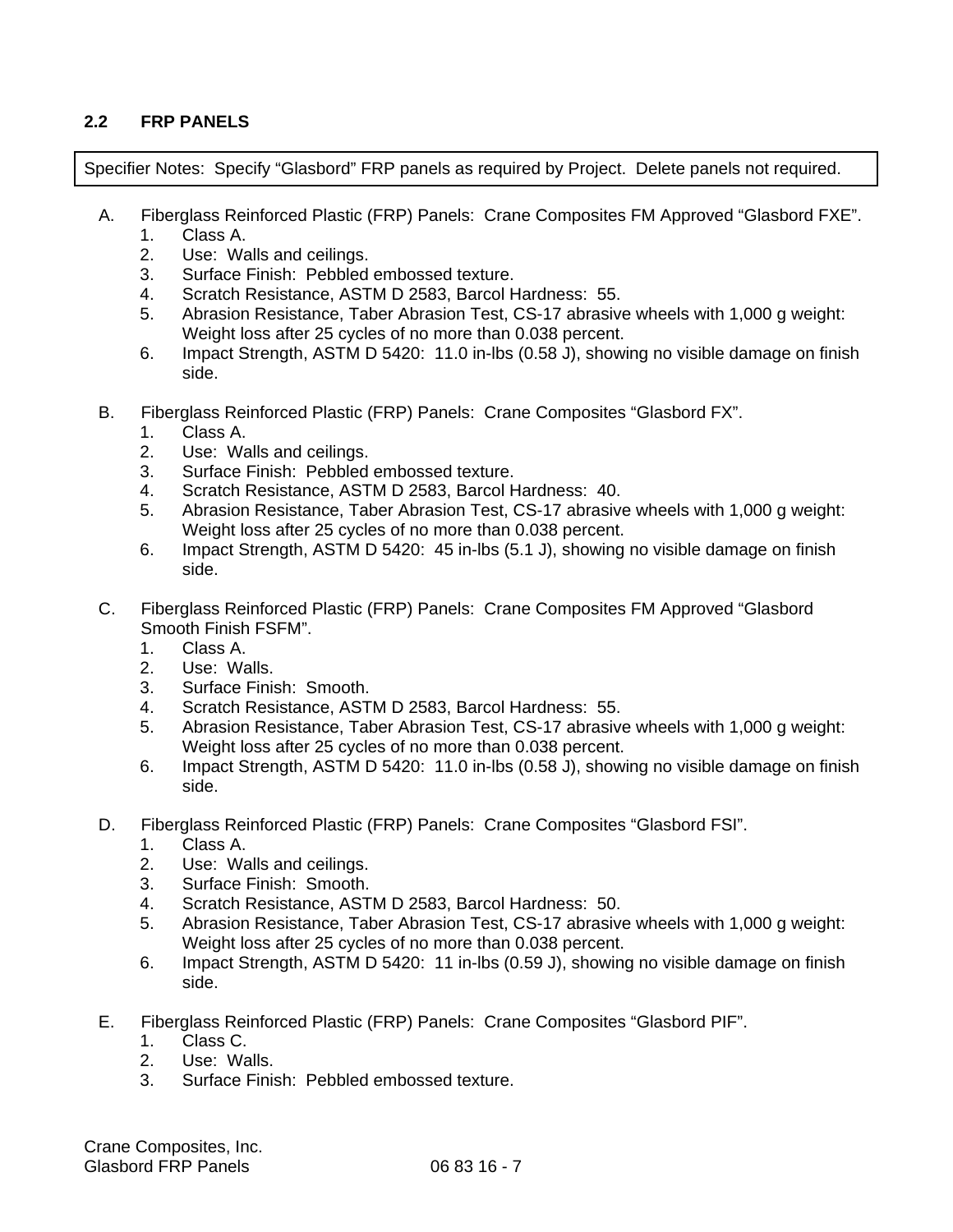- 4. Scratch Resistance, ASTM D 2583, Barcol Hardness: 35.
- 5. Abrasion Resistance, Taber Abrasion Test, CS-17 abrasive wheels with 1,000 g weight: Weight loss after 25 cycles of no more than 0.038 percent.
- 6. Impact Strength, ASTM D 5420: 6.0 in-lbs (0.32 J), showing no visible damage on finish side.
- F. Fiberglass Reinforced Plastic (FRP) Panels: Crane Composites "Glasbord FTSTF".
	- 1. Class C.
	- 2. Use: Walls.
	- 3. Surface Finish: Pebbled embossed texture.
	- 4. Scratch Resistance, ASTM D 2583, Barcol Hardness: 30.
	- 5. Abrasion Resistance, Taber Abrasion Test, CS-17 abrasive wheels with 1,000 g weight: Weight loss after 25 cycles of no more than 0.038 percent.
	- 6. Impact Strength, ASTM D 5420: 3.3 in-lbs (0.18 J), showing no visible damage on finish side.
- G. Fiberglass Reinforced Plastic (FRP) Panels: Crane Composites "Glasbord Smooth PSIF".
	- 1. Class C.
	- 2. Use: Walls and ceilings.
	- 3. Surface Finish: Smooth.
	- 4. Scratch Resistance, ASTM D 2583, Barcol Hardness: 45.
	- 5. Abrasion Resistance, Taber Abrasion Test, CS-17 abrasive wheels with 1,000 g weight: Weight loss after 25 cycles of no more than 0.038 percent.
	- 6. Impact Strength, ASTM D 5420: 4.0 in-lbs (0.21 J), showing no visible damage on finish side.
- H. Fiberglass Reinforced Plastic (FRP) Panels: Crane Composites "Glasbord CGI".
	- 1. Class C.
	- 2. Use: Ceilings.
	- 3. Surface Finish: Pebbled embossed texture.
	- 4. Scratch Resistance, ASTM D 2583, Barcol Hardness: 60.
	- 5. Abrasion Resistance, Taber Abrasion Test, CS-17 abrasive wheels with 1,000-g weight: Weight loss after 25 cycles of no more than 0.038 percent.
	- 6. Impact Strength, ASTM D 5420: 6.3 in-lbs (0.34 J), showing no visible damage on finish side.
- I. Panel Compliance: ASTM D 5319.

Specifier Notes: Include the following paragraph when low-emitting materials are required.

- J. Panel Low-Emitting Materials: Comply with testing and product requirements of California Department of Health Services standards for Volatile Organic Emissions.
- K. Panel Surface Protection: "Surfaseal" molecularly-bonded surface protection film for impact, abrasion, and scratch resistance.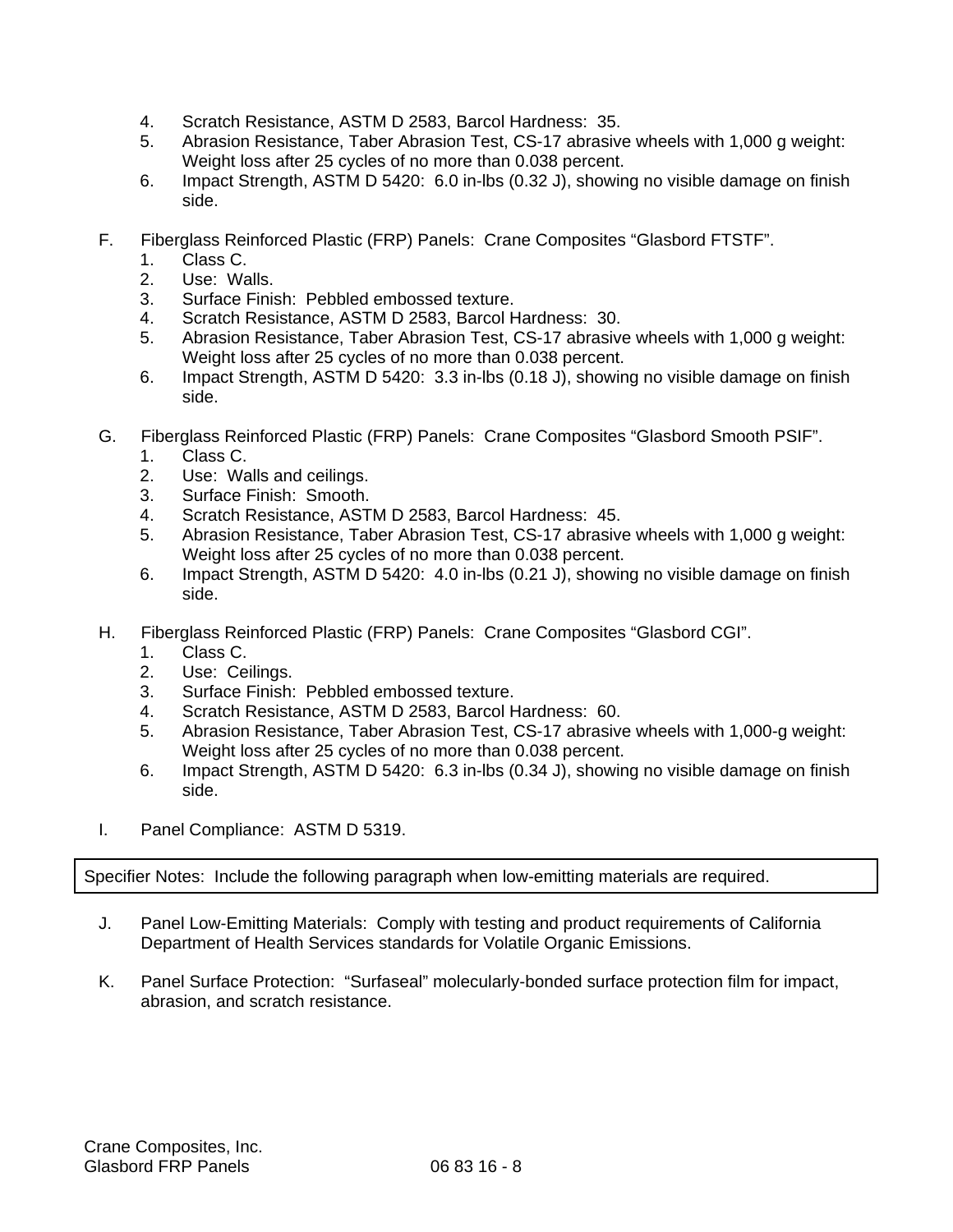Specifier Notes: Specify panel color. Consult Crane Composites, Inc. for availability of custom colors. "Glasbord CGI" is only available in 85 White. 1201 Black is only available with "Glasbord Class C FTSTF".

- L. Panel Color: [85 White] [84 Ivory] [83 Colonial White] [70 Soft Beige] [66 Silver] [48 Pearl Gray] [15 Stone] [1201 Black] [As selected by Architect from manufacturer's full range] [\_\_\_\_\_\_\_\_\_\_\_\_].
- M. Panel Dimensions:

Specifier Notes: Specify panel nominal thickness.

1. Nominal Thickness: [0.075 inch (1.9 mm)] [0.09 inch (2.3 mm)] [0.10 inch (2.5 mm)] [0.12 inch (3.0 mm)].

Specifier Notes: Specify wall panel size.

2. Wall Panel Size: [4 feet by 8 feet (1.2 m by 2.4 m)] [4 feet by 9 feet (1.2 m by 2.7 m)] [4 feet by 10 feet (1.2 m by 3 m)] [4 feet by 12 feet (1.2 m by 3.7 m)] [As indicated on the Drawings].

Specifier Notes: Specify ceiling panel size.

3. Ceiling Panel Size: [23-3/4 inches by 47-3/4 inches (0.6 m by 1.2 m)] [23-3/4 inches by 23-3/4 inches (0.6 m by 0.6 m)] [As indicated on the Drawings].

Specifier Notes: Specify ceiling panel size when using Crane Composites, Inc. "Sanigrid II" fiberglass ceiling grid system. Consult Crane Composites, Inc. for more information.

4. Ceiling Panel Size for Use with Grid System: [23-3/4 inches by 48 inches (0.6 m by 1.22 m)] [23-3/4 inches by 23-3/4 inches (0.6 m by 0.6 m)] [As indicated on the Drawings].

### **2.3 ACCESSORIES**

Specifier Notes: Delete accessories not required by Project.

A. Moldings, Trim, and Caps: 1-piece extruded polypropylene or PVC, configured to cover panel edges and corners.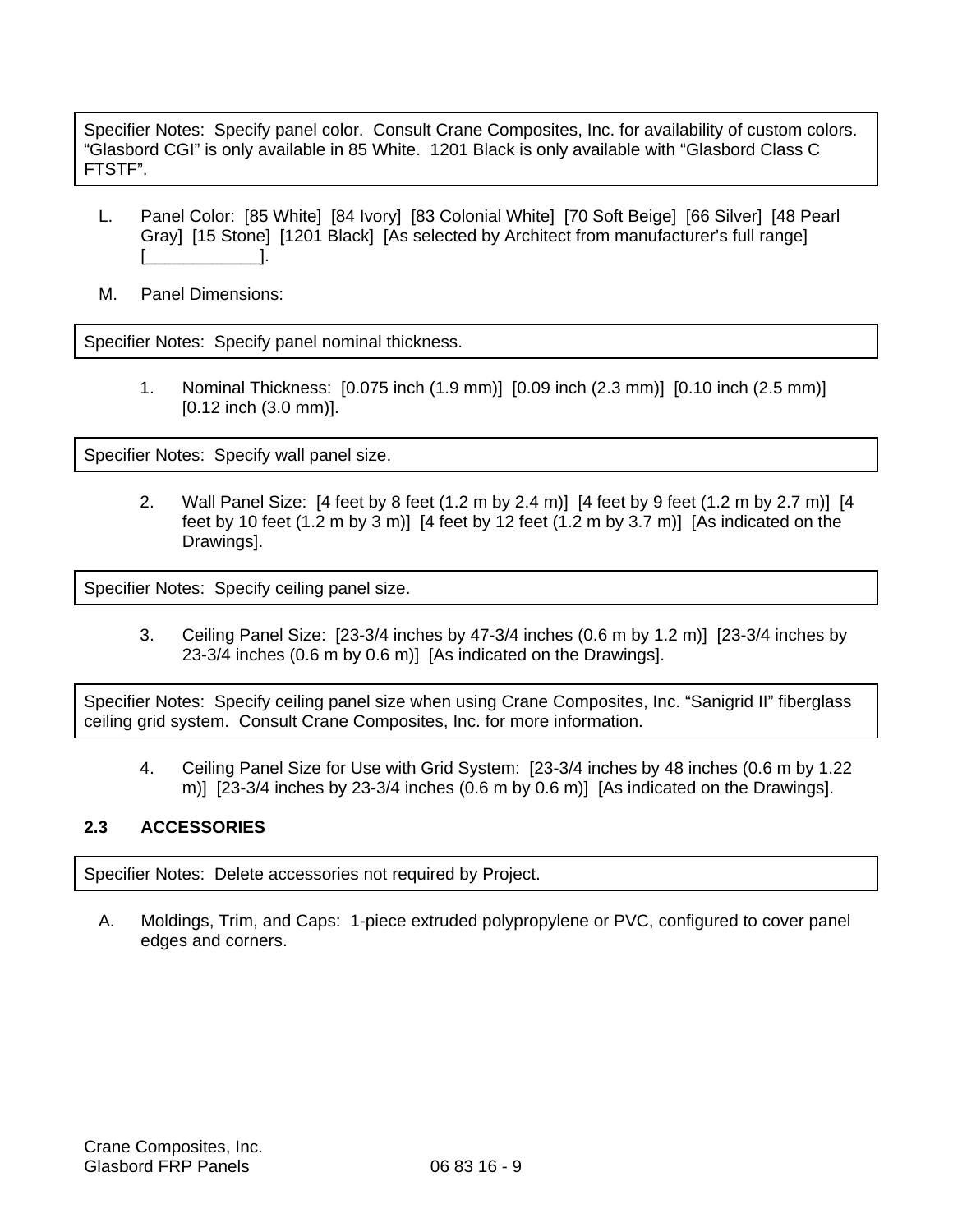Specifier Notes: Coordinate color selection for moldings, trim, and caps with color of required FRP panels.

- 1. Color: [85 White] [84 Ivory] [83 Colonial White] [70 Soft Beige] [66 Silver] [48 Pearl Gray] [15 Stone] [1201 Black] [Match FRP panels] [As selected by Architect from manufacturer's full product range].
- B. Panel Adhesive: As recommended by FRP panel manufacturer for required substrates.

Specifier Notes: Specify maximum VOC content of panel adhesive.

- 1. VOC Content: Maximum [50 g/L] [\_\_\_\_\_\_\_ g/L].
- C. Panel Seam Sealant: Bright white, 2-part urethane sealant, as recommended by FRP panel manufacturer.
	- 1. VOC Content: 0.0 g/L.

Specifier Notes: Specify rivet fasteners for applications with large fluctuations in temperature or humidity, where the substrate is uneven, and in all low temperature or cold storage applications. Consult Crane Composites, Inc. for more information.

D. Rivets:

Specifier Notes: Specify rivet color.

1. Color: [White] [Beige] [Cream] [Gray] [Silver] [Match FRP panels].

### **PART 3 EXECUTION**

#### **3.1 EXAMINATION**

- A. Examine areas to receive FRP panels.
- B. Examine Substrate Surfaces to Determine:
	- 1. Corners: Plumb and straight.
	- 2. Surfaces: Smooth, sound, and uniform.
	- 3. Nails or Screw Fasteners: Countersunk.
	- 4. Joints and Cracks: Filled flush and smooth with adjoining surfaces.
- C. Notify Architect of conditions that would adversely affect installation or subsequent use.
- D. Do not begin preparation or installation until unacceptable conditions are corrected.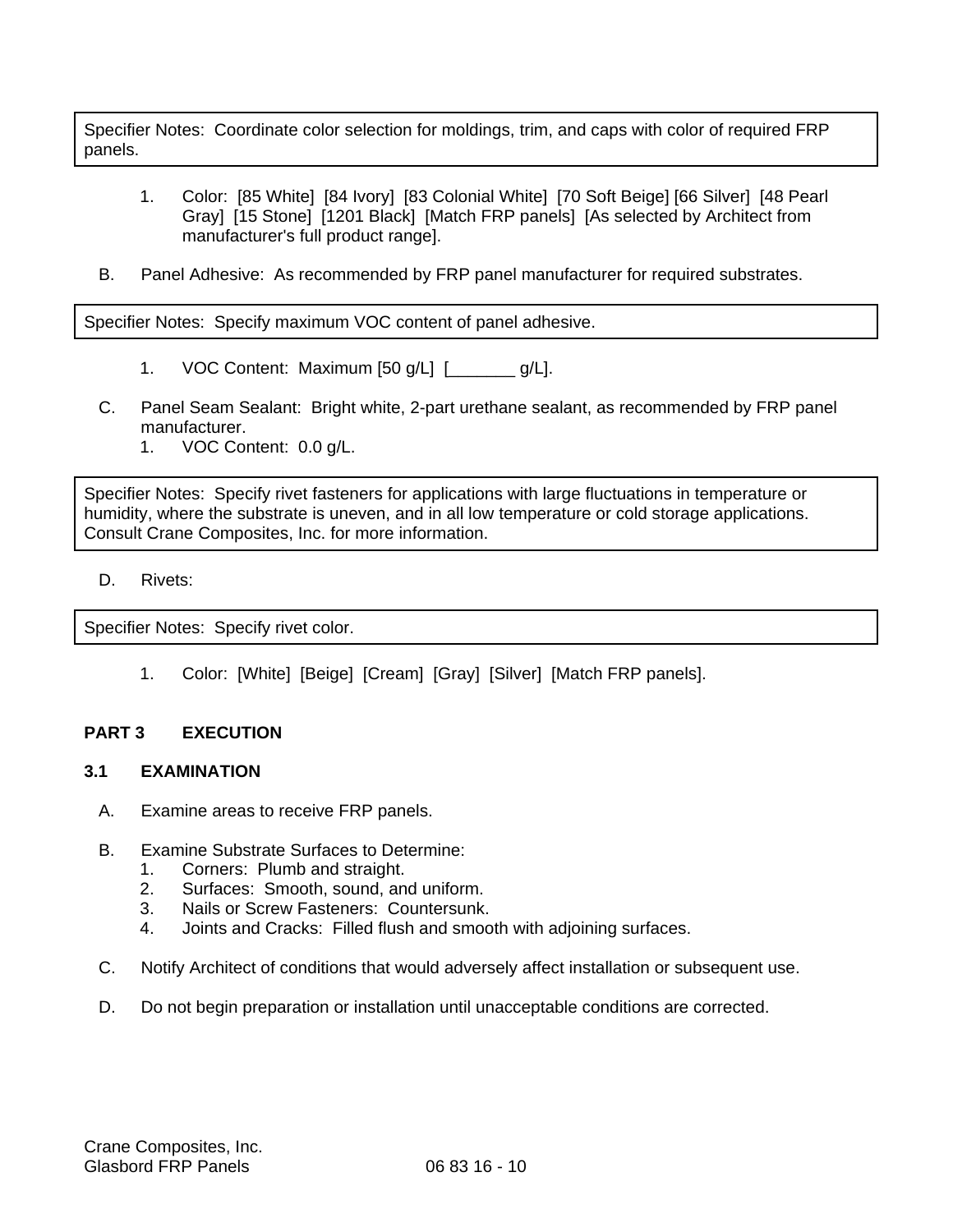## **3.2 PREPARATION**

- A. Clean substrates to remove substances that could impair bond of adhesive, including oil, grease, dirt, dust, or other contaminates.
- B. Acclimate FRP panels by unpacking and placing in installation space a minimum of 24 hours before installation.
- C. Lay out FRP panels before beginning installation.
	- 1. Locate panel joints to provide equal panel widths at ends of walls.
	- 2. Locate panel joints to provide trimmed panels at corners a minimum of 12 inches (300 mm) wide.

### **3.3 INSTALLATION**

- A. Install FRP panels in accordance with manufacturer's instructions at locations indicated on the Drawings.
- B. Install FRP panels plumb, level, square, flat, and in proper alignment.
- C. Install FRP panels to be water resistant and washable.
- D. Install FRP panels with manufacturer's recommended gap for panel field and corner joints.
- E. Fasteners:
	- 1. Use fasteners in accordance with manufacturer's instructions to install FRP panels securely to supports.
	- 2. Pre-drill fastener holes in FRP panels, 1/8 inch (3.2 mm) greater in diameter than fasteners.
- F. Adhesive:
	- 1. Install FRP panels in full spread of adhesive.
	- 2. Follow adhesive manufacturer's instructions for application of adhesive.
- G. Install trim accessories with adhesive and nails or staples.
	- 1. Do not fasten through FRP panels.
- H. Sealant:
	- 1. Fill grooves in trim accessories with sealant before installing FRP panels.
	- 2. Bed inside corner trim in bead of sealant.
	- 3. Remove excess sealant and smears as FRP panels are installed.
	- 4. Clean in accordance with sealant manufacturer's instructions.
- I. Tolerances: Install FRP panels within manufacturer's installation tolerances.